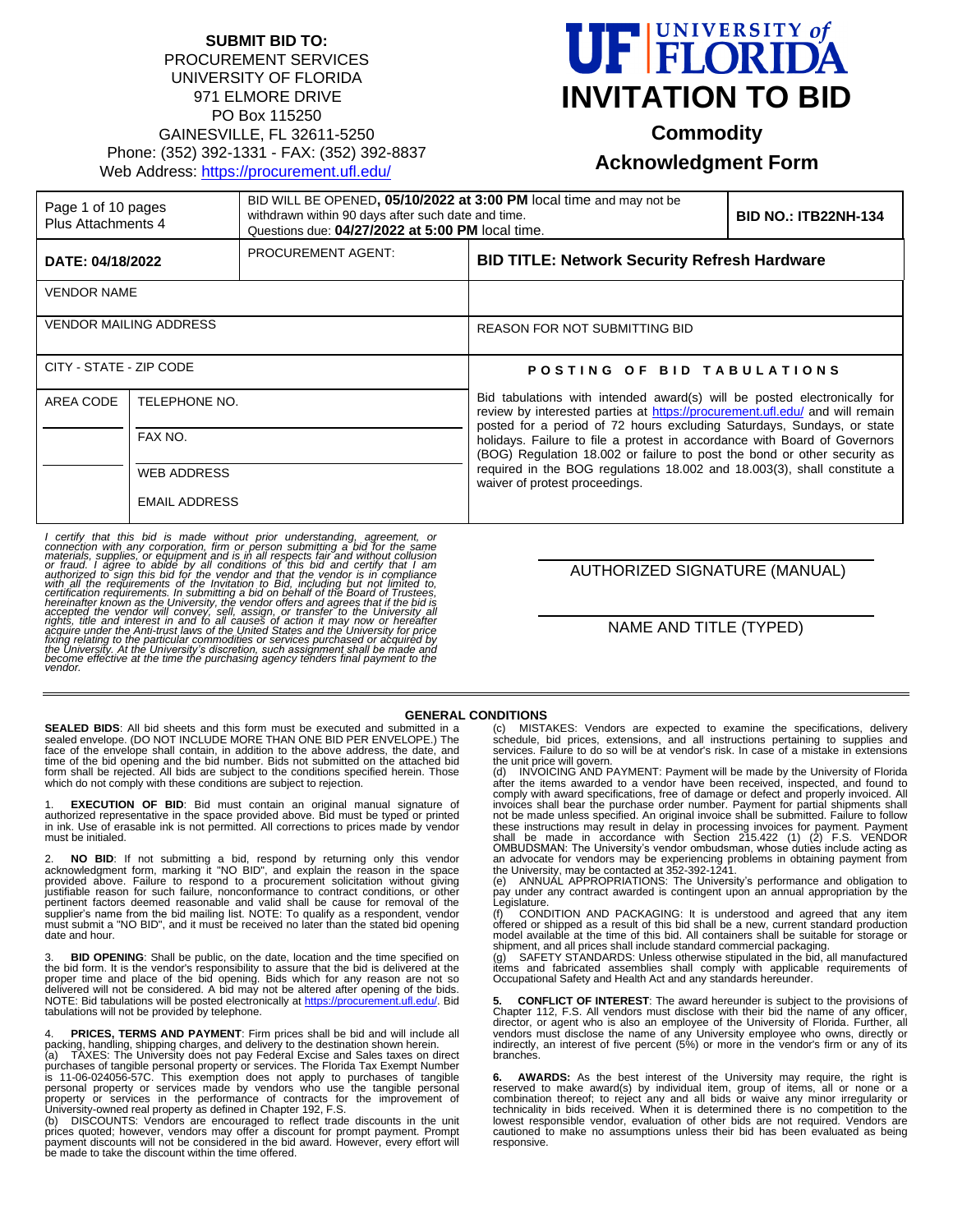**7. INTERPRETATIONS/DISPUTES**: Any questions concerning conditions or specifications shall be directed in writing to the Procurement Department. Inquiries must reference the date of bid opening and bid number. No interpretations shall be considered binding unless provided in writing by the University in response to requests in full compliance with this provision.

**8 NOTICE OF BID PROTEST BONDING REQUIREMENT**; Any person or entity who files an action protesting a decision or an intended decision pertaining to a competitive solicitation shall at the time of filing the formal protest, or entity filing the protest action. In lieu of a bond, the University may accept a<br>cashier's check, bank official check or money order in the amount of the bond.<br>FAILURE OF THE PROTESTING PERSON OR ENTITY TO FILE THE REQU THE PROTEST.

**9. GOVERNMENTAL RESTRICTIONS:** In the event any governmental restrictions<br>may be imposed which would necessitate alteration of the material, quality,<br>workmanship or performance of the items offered in this bid prior to th shall be the responsibility of the successful vendor to notify the purchaser at once, indicating in writing the specific regulation which requires an alteration. The University<br>reserves the right to accept any such alteration, including any price adjustments<br>occasioned thereby, or to cancel the contract at

**10. LEGAL REQUIREMENTS:** Applicable provision of all Federal, State, county and local laws, and of all ordinances, rules and regulations shall govern development, submittal and evaluation of all bids received in response hereto and shall govern any and all claims and disputes which may arise between person(s) submitting a bid<br>response hereto and the University, by and through its officers, employees and<br>authorized representatives, or any other person, natural or othe effect thereof.

**11. LOBBYING:** Vendor is prohibited from using funds provided under any contract or purchase order for the purpose of lobbying the Legislature or any official, officer, commission, board, authority, council, committee, or department of the executive branch or the judicial branch of state government.

**12. ADVERTISING**: In submitting a bid, the vendor agrees not to use the results<br>therefrom as a part of any commercial advertising. Vendor may not use the names,<br>logos, or trademarks of the University, its employees, or af written consent of the University.

13. ASSIGNMENT: Any contract or purchase order issued pursuant to this Invitation<br>to Bid and the monies which may become due hereunder are not assignable except<br>with the prior written approval of the purchaser.

**14. LIABILITY**: The vendor agrees to indemnify and save the University of Florida, the State of Florida and the Florida Board of Governors, their officers, agents, and employees harmless from any and all judgments, orders, awards, costs and<br>expenses, including attorney's fees, and also all claims on account of damages to<br>property, including loss of use thereof, or bodily injury (includin hereafter sustained by the vendor, its employees, its subcontractors, or the University of Florida, the State of Florida and the Florida Board of Governors, their officers, agents, or employees, or third persons, arising out of or in connection with any contract awarded and which are the result of the vendor's breach of contract or of the<br>negligent acts of the vendor, its officers, agents, and employees. This clause does not<br>apply to contracts between government agencies.

**15. FACILITIES**: The University reserves the right to inspect the vendor's facilities at any time with prior notice.

**16. ADDITIONAL QUANTITIES**: For a period not exceeding ninety (90) days from the date of acceptance of any offer by the University of Florida, the right is reserved to acquire additional quantities up to but not exceeding those shown on bid or the bid<br>level at the prices bid in this invitation. If additional quantities are not acceptable, the<br>bid sheets must be noted "BID IS FOR SPECIFIE

**SERVICE AND WARRANTY:** Unless otherwise specified, the vendor shall define any warranty service and replacements that will be provided during and subsequent to this contract. Vendors must explain on an attached sheet to what extent warranty and service facilities are provided.

**18. SAMPLES**: Samples of items, when called for, must be furnished free of expense, on or before bid opening time and date, and if not destroyed, may upon request, be returned at the vendor's expense. Each individual sample must be labeled<br>with vendor's name, manufacturer's brand name and number, bid number and item<br>reference. Request for return of samples shall be accompani include shipping authorization and name of carrier and must be received with the bid. If instructions are not received within this time, the commodities shall be disposed of by the University.

**19. INSPECTION, ACCEPTANCE AND TITLE:** Inspection and acceptance will be at destination unless otherwise provided. Title and risk of loss or damage of all items shall be the responsibility of the contract supplier until a will:<br>(a)

Record any evidence of visible damage on all copies of the delivering carrier's Bill of Lading.

.

- (b) Report damage (Visible or Concealed) to the carrier and contract supplier confirming such reports in writing within 15 days of delivery, requesting that the
- carrier inspect the damaged merchandise.<br>(c) Retain the item and its shipping container, including inner packing material until<br>inspection is performed by the carrier, and disposition given by the contract supplier.
- (d) Provide the contract supplier with a copy of the carrier's Bill of Lading and damage inspection report.

20. PATENTS, COPYRIGHTS, TRADEMARKS, ROYALTIES and other Intellectual<br>Property: The vendor, without exception, shall indemnify and save harmless the<br>University and its employees from liability of any nature or kind, includ expenses for or on account of any copyrighted, patented, or unpatented invention, process, or article manufactured or used in the performance of the contract, including its use by the University of Florida. If the vendor uses any design, device, or materials covered by letters, patent or copyright, it is mutually agreed and understood without exception that the bid prices shall include all royalties or costs arising from the use of such design, device, or materials in any way involved in the work.

**21. CONFLICT BETWEEN DOCUMENTS**: If any terms and conditions contained within the documents that are a part of this ITB or resulting contract are in conflict with any other terms and conditions contained therein, then the various documents<br>comprising this ITB or resulting contract, as applicable, shall govern in the following<br>order of precedence: change order, purchase order, addend general conditions, specifications, departmental description of work, and bid.

**22. MANUFACTURERS' NAMES AND APPROVED EQUIVALENTS**: Any manufacturer's names, trade names, brand names, information and/or catalog numbers listed in a specification are for information and not intended to limit competition. If bids are based on equivalent products, indicate on the bid form the manufacturer's name and number. Vendor shall submit with the bid, cuts, sketches,<br>and descriptive literature, and/or complete specifications. Reference to literature<br>submitted with a previous bid will not satisfy this prov right to determine acceptance of item(s) as an approved equivalent. Bids which do not comply with these requirements are subject to rejection. Bids lacking any written indication of intent to quote an alternate brand will be received and considered in complete compliance with the specifications as listed on the bid form.

**23. NONCONFORMANCE TO CONTRACT CONDITIONS**: Items may be tested and/or inspected for compliance with specifications by any appropriate testing<br>facilities. Should the items fail, the University may require the vendor to reimburse<br>the University for costs incurred by the University in co or testing. The data derived from any tests for compliance with specifications are<br>public records and open to examination thereto in accordance with Chapter 119, F.S.<br>Items delivered not conforming to specifications may be vendor's expense. These items and items not delivered as per delivery data in bid<br>and/or purchase order may result in vendor being found in default in which event any<br>and all reprocurement costs may be charged against the violation of these conditions may also result in the vendor's name being removed from the University of Florida's vendor file.

**24. PUBLIC RECORDS**: Any material submitted in response to this Invitation to Bid will become a public document pursuant to Section 119.07 F.S. This includes material which the responding vendor might consider to be confidential or a trade secret. Any claim of confidentiality is waived upon submission, effective after opening pursuant to Section 119.07 F.S.

25. DELIVERY: Unless actual date of delivery is specified (or if specified delivery cannot be met), show number of days required to make delivery after receipt of purchase order in space provided. Delivery time may become

**26. PUBLIC PRINTING - PREFERENCE GIVEN PRINTING WITHIN THE STATE**: The University of Florida shall give preference to vendors located within the state when awarding contracts to have materials printed, whenever such printing can be done at no greater expense than, and at a level of quality comparable to, that obtainable from a vendor located outside of the state.

(a) CONTRACTS NOT TO BE SUBLET: In accordance with Class B Printing Laws and Regulations "Printing shall be awarded only to printing firms. No contract shall be awarded to any broker, agent, or independent contractor offering printing manufactured by other firms or persons."<br>manufactured by oth

of all bids in which such vendors are believed to be involved. Any or all bids will be rejected if there is reason to believe that collusion exists between vendors. Bids in

which the prices obviously are unbalanced will be subject to rejection.<br>
(c) TRADE CUSTOMS: Current trade customs of the printing industry are<br>
recognized unless accepted by Special Conditions or Specifications herein.<br>
(d

condition upon completion of the job. Such return is a condition of the contract and payment will not be made until return is affected

**27. E-VERIFY COMPLIANCE**. Agency is obligated to comply with the provisions of<br>Section 448.095, Fla. Stat., "Employment Eligibility." Compliance with Section<br>448.095, Fla. Stat., includes, but is not limited to, utilizat verify the work authorization status of all newly hired employees. Vendor affirms and<br>represents that it is registered with the E-Verify system and are using same, and will<br>continue to use same as required by Section 448.

#### **END OF SECTION**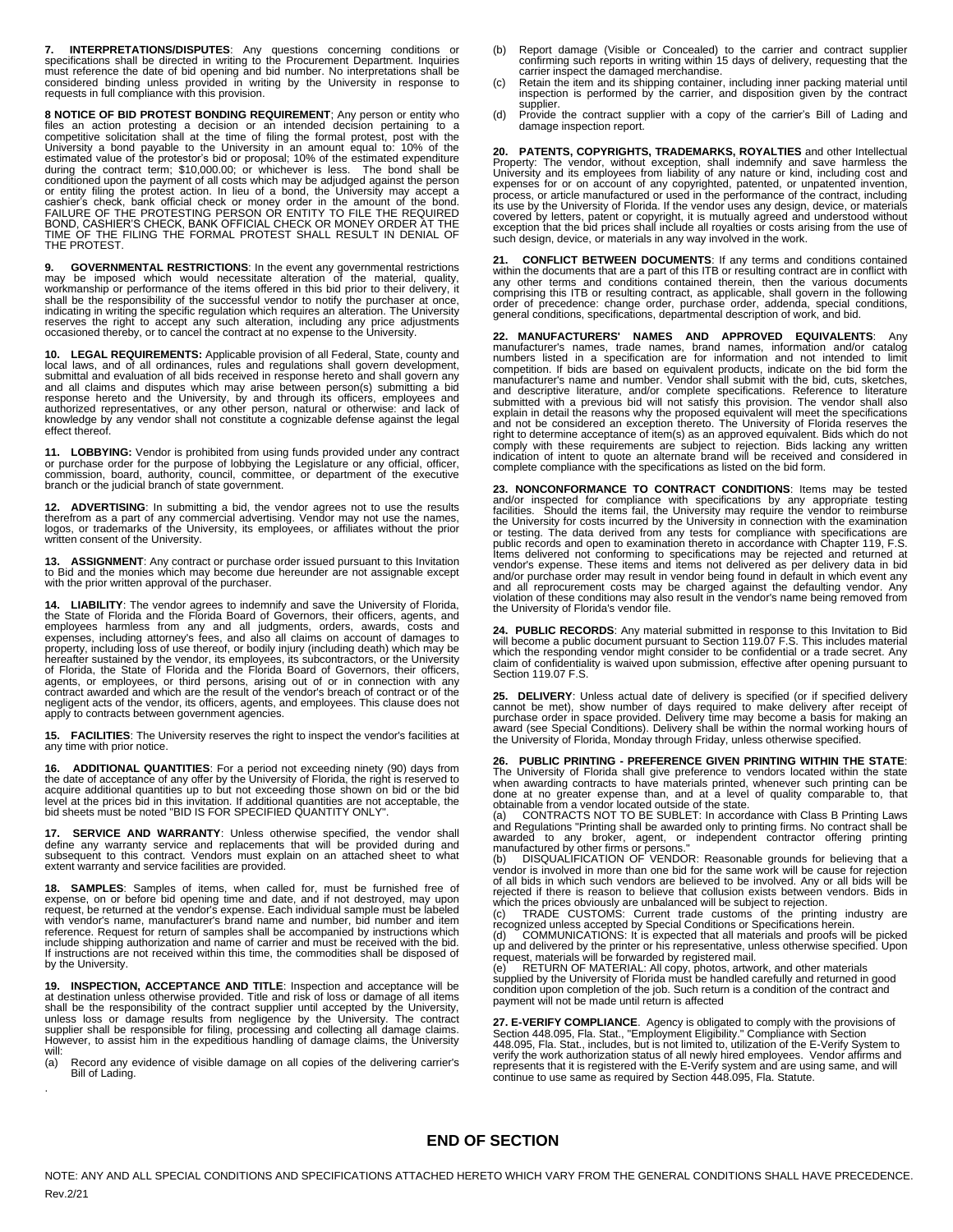#### **SUMMARY**

The University of Florida Information Technology is seeking to refresh and upgrade the Enterprise Vulnerability Management (EVM) System, the Intrusion Detection System (IDS) and the Intrusion Prevention System (IPS).

## **Lot 1**

UF Information Technology is undergoing a refresh and upgrade to its Enterprise Vulnerability Management (EVM) System serving the campus network. The project will update the Nessus technology currently used and will be managed in the cloud. Tenable.io provides comprehensive vulnerability coverage with the ability to predict which security issues to remediate first.

# **Lot 2**

UF Information Technology is undergoing a refresh and upgrade to the Intrusion Detection System (IDS) serving the campus network. The project will update the existing FireEye Network Security appliances to the next generation IDS based on the FireEye Network Security 6500 Appliance.

This will enable:

- Increase the capacity of the appliance to be able to support the throughput on the UF network.
- Monitor as close to real time traffic to better understand the complete network state.
- Enable early warning of emerging threats to the network using the FireEye MDX engine, Rules based engine ML and AI engine based on the Mandiant algorithms.

# **Lot 3**

UF Information Technology is undergoing a refresh and upgrade to the Intrusion Prevention System (IPS) serving the campus network. The project will replace the existing Cisco Source Fire appliances to the next generation IPS consisting of the Cisco Firepower Appliance platforms.

This will enable:

- Increase Wireless IPS capacity from 50 Gbps to 80 Gbps and reconfigure in cluster mode for future scalability.
- Increase Enterprise IPS capacity from 12 Gbps to 120 Gbps and reconfigure in cluster mode for future scalability.
- Double campus NAT capacity from 60 Gbps to 120 Gbps by re-deploying existing wireless IPS (4120) as campus NAT platform. The campus NAT platform will be supported until 2025.
- Physically separate and isolate campus NAT from Wireless NAT.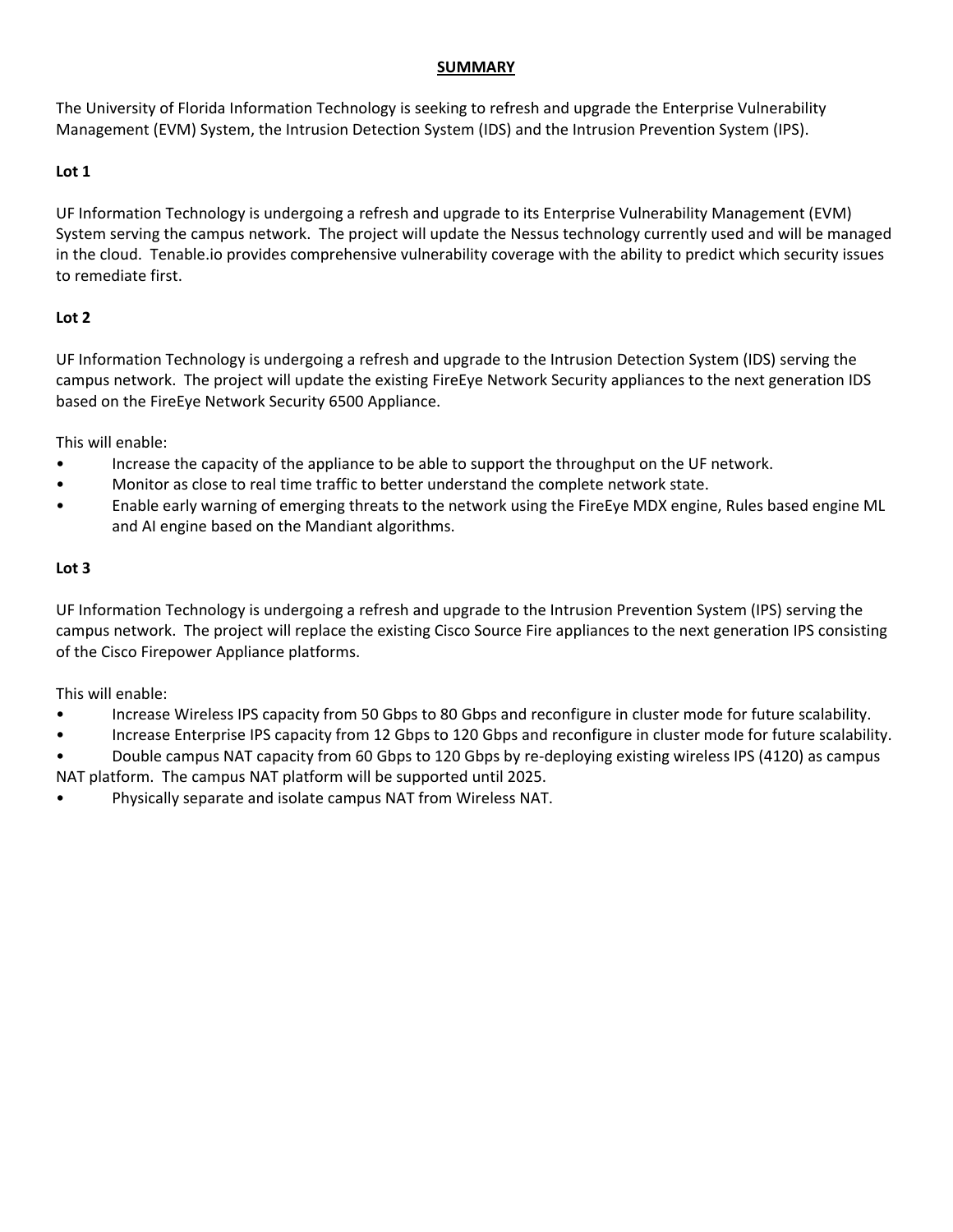#### **SPECIFICATIONS**

## **Lot 1**

The bid pricing sheet in Attachment 1 for the Tenable EVM is for a 1-year subscription. The bid price sheet lists the specific part numbers, needed quantities and duration of service, support and subscription coverages.

# **Lot 2**

The bid pricing sheet in Attachment 2 for the FireEye IDS project shows 2 options:

FireEye IDS Quote 1: FireEye Network Security Enterprise NX Edition with Network Security 6500 Perpetual Hardware with a 1-year licensing subscription and support.

FireEye IDS Quote 2: FireEye Network Security Enterprise NX Edition with Network Security 6500 Perpetual Hardware with a 3-year licensing subscription and support.

The bid price sheet lists the specific part numbers, needed quantities and duration of service, support and subscription coverages.

## **Lot 3**

The bid pricing sheet in Attachment 3 for the IPS project shows 3 options:

IPS Quote 1: Consists of five (5) Cisco Firepower 4125 appliances with a 3-year licensing subscription

IPS Quote 2: Consists of six (6) Cisco Firepower 4125 appliances with a 3-year licensing subscription

IPS Quote 3: Based on the Firepower 9300 Series platform with a 3-year subscription

The bid price sheet lists the specific part numbers, needed quantities and duration of service, support and subscription coverages.

**For all Lots - Awarded Vendor must be an approved reseller of the manufacturer at the approved level to provide the equipment and services noted. Award is based on lowest cost of the selected option desired by the University.**

**Schedule of Events**

- Bid Posting: April 18th, 2022
- Questions Due: April 27<sup>th</sup>, 2022 5:00PM
- Bid Opening: May 10<sup>th</sup>, 2022 3:00PM ET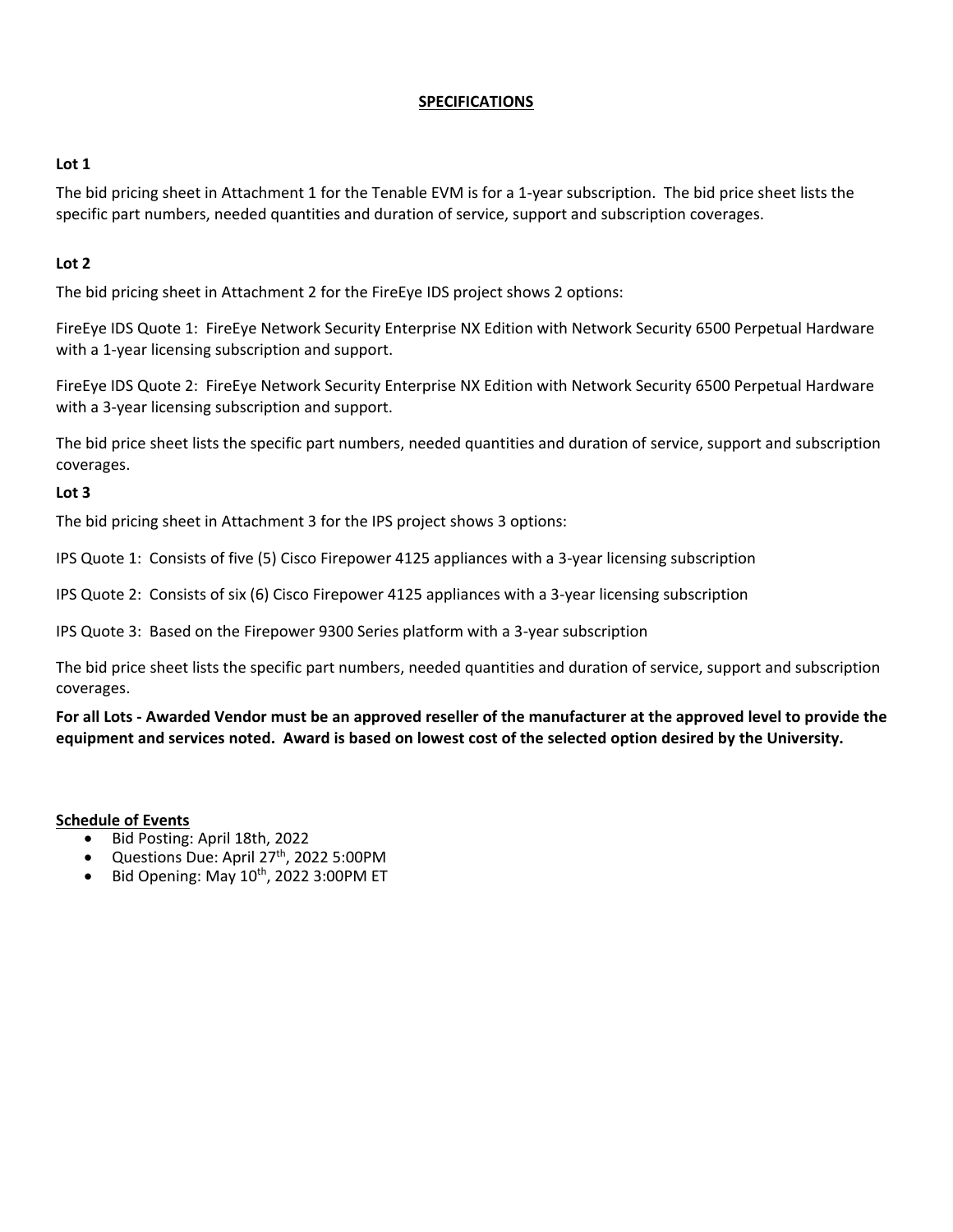# **NON-TECHNICAL SPECIFICATIONS**

- **(1) AWARD -** Award will be made on a "Per Lot" basis. Each lot and/or item will be looked at independently of other lots and/or items to determine which vendor will be awarded or if the award will be made at all. The Contract, if awarded, will be awarded to the responsible and responsive bidder who has proposed the lowest Project Total per Option per Lot, subject to the University's right to reject any or all bids and to waive informality and irregularity in the bids and in the bidding. University may choose to award whichever Option within Lot 1, Lot 2 and Lot 3 is in the best interest of the University of Florida.
- **(2) FLORIDA PREFERENCE—**Preference for Florida Based Vendors for Purchases of Personal Property in accordance with §.287.084, Florida Statute; a preference shall be provided to vendors with a principal place of business in Florida. If the lowest responsible and responsive bid for personal property is from a vendor whose principal place of business is outside of Florida and is in a state or political subdivision thereof that grants a preference for the same purchase of personal property to a vendor in such state or political subdivision, as applicable, then the University shall grant the same preference to the Florida based vendor with the lowest responsible and responsive bid received pursuant to this Invitation to Bid.

If the lowest responsible and responsive bid is from a vendor whose principal place of business is in a state that does not grant a preference for the purchase of personal property to a vendor in such state, then the University shall grant a preference in the amount of 5 percent to the lowest and responsive Florida base vendor.

For vendors whose principal place of business is outside of Florida, such vendors must, at the time of submitting its bid, provide a written opinion from a licensed attorney in its state specifying (a) the preference(s) granted by the state or political subdivision and (b) how the preference(s) is/are calculated.

# The Attestation of Principal Place of Business must be completed and returned with your ITB response (Attachment 4).

**(3) INQUIRIES -** The University will not give verbal answers to inquiries regarding the specifications, or verbal instructions prior to or after the award of the bid. A verbal statement regarding same by any person shall be nonbinding. The University is not liable for any increased costs resulting from the Bidder accepting verbal direction. All changes, if necessary, shall be made by written addendum to the bid.

Any explanation desired by bidders must be requested of UF Procurement Services in writing, and if an explanation is necessary, a reply shall be made in the form of an addendum. Direct all inquiries to Nicola Heredia, Procurement Director, [nheredia@ufl.edu](mailto:nheredia@ufl.edu)

 All addenda will be posted to UF Procurement Services website only: <https://procurement.ufl.edu/vendors/schedule-of-bids/>

Bidders who want the addenda supplied to them in another form must notify the Procurement Director listed above of that request. Otherwise, it will be the bidder's sole responsibility to check the website for any additional information and addenda concerning this ITB.

The University may not respond to any questions/requests for clarification that require addenda, if received by the University after **April 27th 2022, 5:00 PM ET.**

**(4) BID SUBMITTAL -** All bids should include a completed and signed University of Florida Invitation to Bid Commodity Acknowledgment Form, Price Sheet, Attestation of Principal Place of Business, and any Addenda. Submit one (1) complete original bid and one (1) electronic copy, on a flash drive or CD/DVD, in a sealed envelope, with the following information on the outside of the envelope: bid number (ITB22NH-134), date and time of bid opening (05/10/2022, 3:00PM) and company name.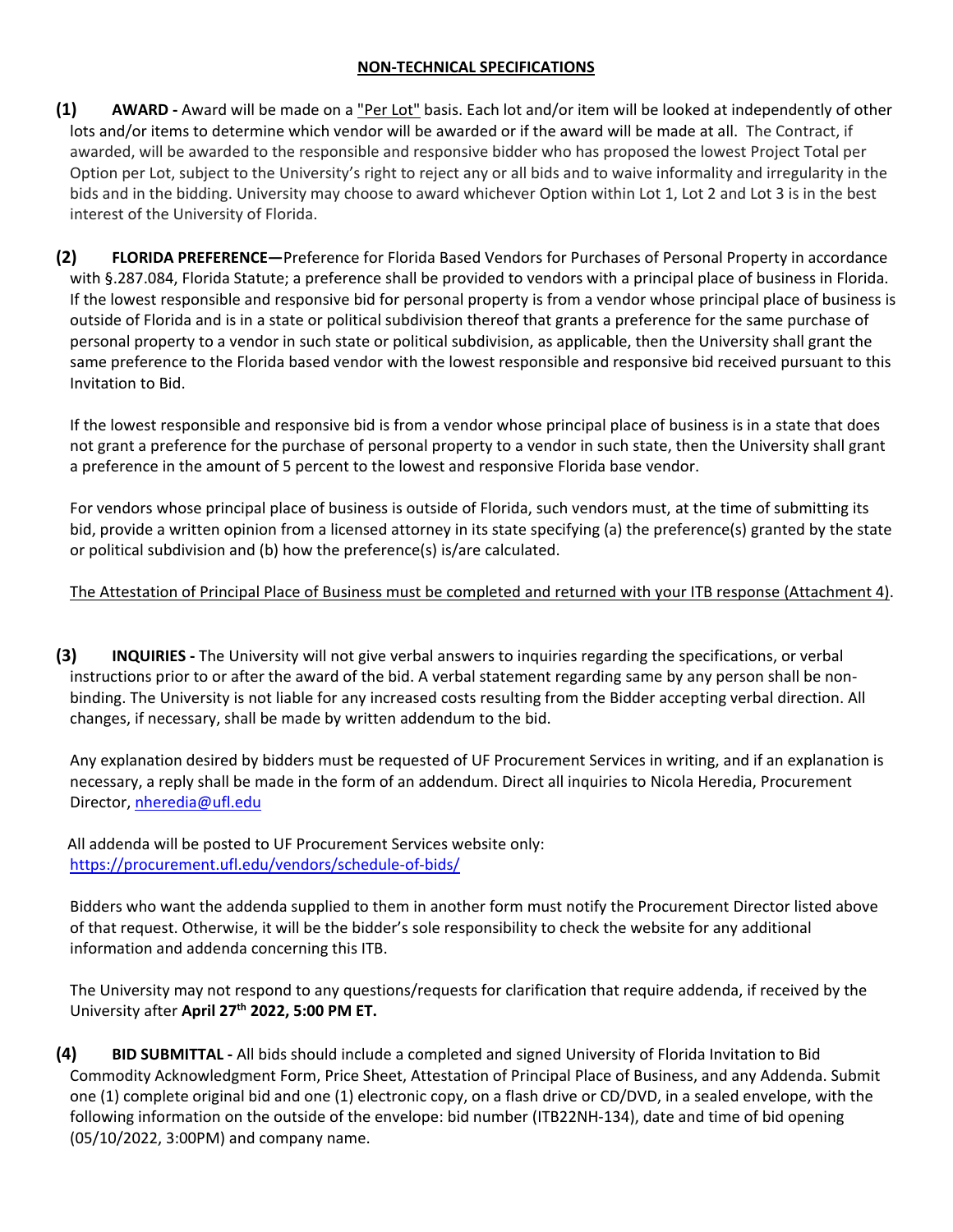## **Bids are due no later than May 10th 2022 at 3:00pm EST.**

Late bids, emailed bids or faxed bids will not be accepted.

**(5) BID DELIVERY -** If this bid will be mailed through the U. S. Postal Service as regular mail, address the bid to the PO Box as shown on the Invitation to Bid Commodity Acknowledgment Form.

If the bid will be hand delivered or if the bid will be delivered by a service other than the U. S. Postal Service regular mail, i.e., Federal Express, United Parcel Service, Courier, U. S. Postal Express Mail, etc., address the bid to the street address as shown on the Invitation to Bid Commodity Acknowledgment form.

- **(6) ERRORS**  The University is not liable for any errors or misinterpretations made by the proposer in responding to this Invitation to Bid.
- **(7) CONFIDENTIALITY**  From the date of issuance of this ITB, until a bid is made, the vendor must not make available or discuss his or her bid, or any part thereof, with any employee or agent of the University, unless permitted by UF Procurement Services, in writing, for purposes of clarification only.
- **(8) VENDOR'S EXPENSE** All bids submitted in response to the ITB must be submitted at the sole expense of the Bidder, whether or not any agreement is signed as a result of this Invitation to Bid. Bidders will pay all costs associated with the preparation of bids and necessary visits to campus and/or any required site visits.
- **(9) OPEN COMPETITION** The University encourages free and open competition among vendors. Whenever possible, specifications and ITB terms and conditions are designed to accomplish the objective, consistent with the necessity to satisfy the University's needs and the accomplishment of a sound economical operation. The vendor's signature on this bid guarantees that the prices quoted have been established without collusion with other vendors and without effort to preclude the University from obtaining the lowest possible competitive price. The vendor certifies that its officers or employees have not bribed or attempted to bribe or influence in any way on officer, employee or agent of the University.
- **(10) QUALIFICATIONS OF BIDDERS -** Awarded Vendor must be an approved reseller of the manufacturer at the approved level to provide the equipment and services noted. Evidence may be required to be submitted.
- **(11) RIGHT TO TERMINATE -** In the event that any of the provisions of a contract resulting from the bid award are violated by the successful bidder, the University may serve written notice upon such bidder of its intention to terminate the contract. Such notice is to state the reason(s) for such intention to terminate the contract, and unless within ten (10) days after serving such notice upon the bidder, such violation shall cease and satisfactory arrangements for correction are made, the contract shall, upon expiration of said ten (10) days, cease and terminate, but the liability of such bidder and his surety for any and all such violations(s) shall not be affected by any such termination.
- **(12) F.O.B. POINT –** The F.O.B. Point shall be destination. Exact delivery point will be indicated on the Purchase Order.
- **(13) CANCELLATION -** University Procurement, by written notice, may terminate in whole or in part any purchase order resulting from this Invitation to Bid, when such action is in the best interest of the University. If the purchase order is terminated, the University shall be liable only for payment of services rendered prior to the effective date of the termination. Services rendered will be interpreted to include the cost of items already delivered, plus the reasonable cost of supply action short of delivery.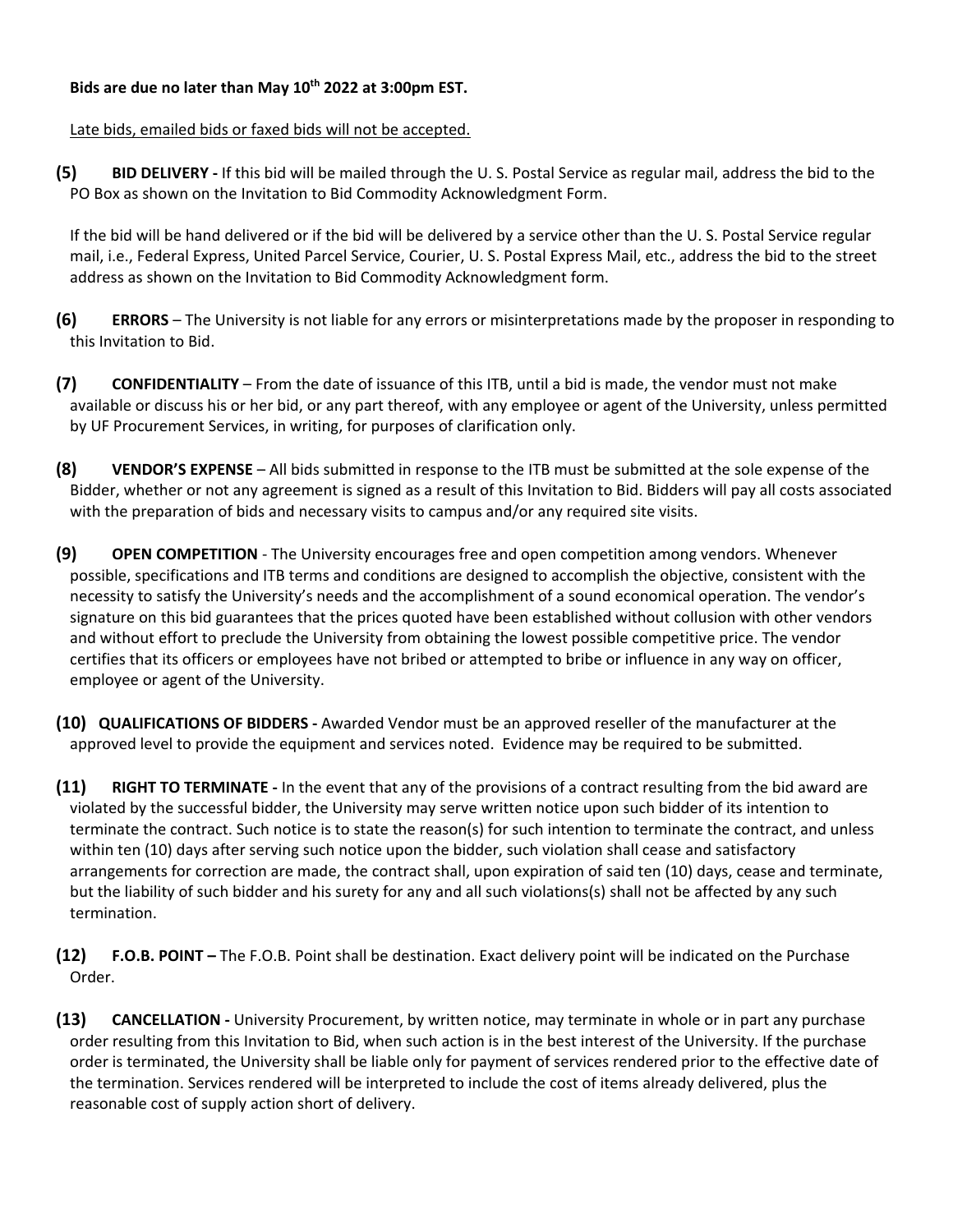- **(14) CONTRACT RENEWAL -** As mutually agreed upon, the successful bidder shall be awarded a contract for three (3) year(s), with the option to renew the contract for one (1) additional three (3)-year period. Under the same terms, if it should be deemed advisable and advantageous to do so. Renewal of this contract shall be contingent upon satisfactory performance evaluations by the University.
- **(15) LABELS -** Labels shall be affixed as required by any or all State and Federal statutes or regulations.
- **(16) EQUIVALENTS -** Alternatives from the manufacturer specified will not be accepted.
- **(17) PACKAGING** Shipping labels shall be attached to each carton and shall contain the following information: purchase order number, quantity contained in each package, and total number of items being delivered.
- **(18) DELIVERY COSTS** All costs for delivery, storage, freight, and packing are to be prepaid by the contractor, FOB, University of Florida or address as listed in the Invitation to Bid.
- **(19) DELIVERY -** Delivery time is of the essence in the award of this Invitation to Bid. Vendors must take this into consideration when preparing their bids.
- **(20) AVAILABILITY OF FUNDS -** The State of Florida's and the University's performance and obligation to pay under this contract is contingent upon an annual appropriation by the Legislature of the State of Florida.
- **(21) WARRANTY -** The successful bidder shall furnish factory warranty on all product furnished against defect in material and/or workmanship. The factory warranty shall become effective on the date of acceptance by the University. The successful bidder shall warranty the installation for one (1) year from the date of project completion. Should any defect in material or workmanship, not including ordinary wear and tear, appear during the above stated warranty period, the successful bidder shall repair or replace same at no cost to the University immediately upon written notice from the University. The successful bidder will not be liable under the above warranty for any defects or damages resulting from unforeseeable causes beyond the control and without the fault or neglect by the University, acts of God, fires, floods, and hurricanes.
- **(22) INSURANCE –** The Contractor shall purchase from and maintain with a company or companies, lawfully authorized to do business in Florida and acceptable to the University, such insurance as will protect the Contractor from claims arising out of or resulting from the Contractor's operations under the Contract and for which the Contractor may be legally liable, whether such operations be by the Contractor or by a Subcontractor or by anyone directly or indirectly employed by any of them, or by anyone for whose acts any of them may be liable. All insurance policies shall be issued and countersigned by representatives of such companies duly authorized for the State of Florida and shall be written on ISO standard forms or their equivalents. The Contractor shall file with the University Certificates of Insurance prior to the commencement of the work and shall file certificates of insurance evidencing the renewal of such policies at least thirty (30) days prior to the date the each applicable insurance policy is scheduled to expire. Please note that the University of Florida must be named "additional insured" on automobile and general liability policies.

Contractors Liability Insurance - The Contractor shall provide the ISO Commercial General Liability policy for general liability coverage's for limits of not less than of \$500,000 per occurrence. Coverage's shall be maintained without interruption from date of commencement of work until date of final payment.

Worker's Compensation - The Contractor shall secure and maintain for the life of this Agreement, valid Worker's Compensation Insurance as required by Chapter 440, Florida Statues.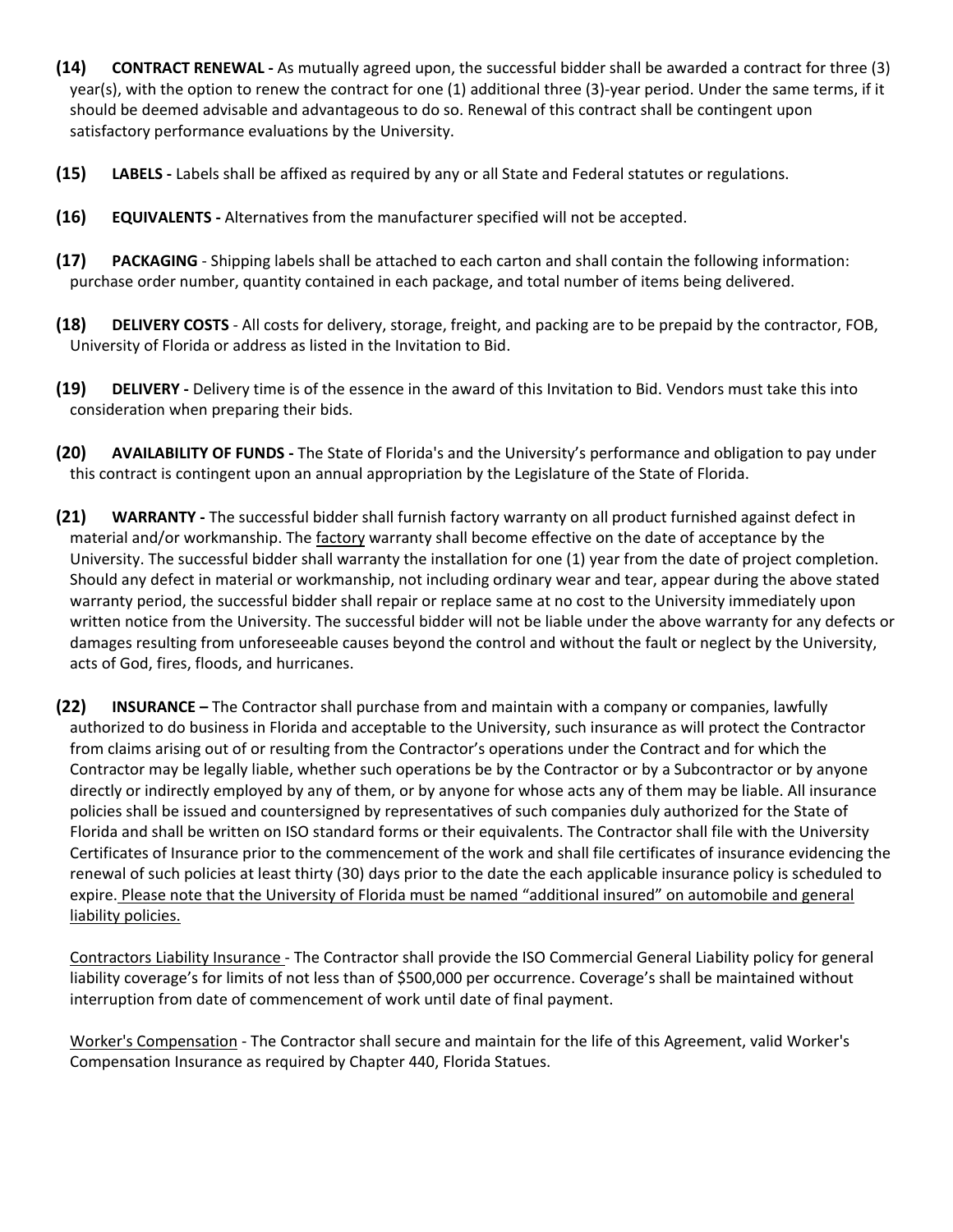Automobile Liability - The Contractor shall secure and maintain during the life of this Agreement, Automobile Liability insurance on all vehicles against bodily injury and property damage in the amount of at least, \$500,000 per occurrence.

- **(23) LIABILITY** The University, as a public entity, is protected by sovereign immunity from tort liability, subject to a limited statutory waiver. The University will not agree to (i) indemnify or hold harmless any vendor; (ii) be liable for vendor's attorneys' fees under any circumstances; or (iii) binding arbitration. The Agreement shall not be construed or interpreted as (i) denying to either party any remedy or defense available to such party under the laws of the State of Florida; (ii) the consent of University or the State of Florida or their agents and agencies to be sued; or (iii) a waiver of either University's or the State of Florida's sovereign immunity beyond the limited waiver provided in section 768.28, Florida Statutes.
- **(24) EQUAL OPPORTUNITY STATEMENT -** The State Universities have established equal opportunity practices which conform to both the spirit and the letter of all laws against discrimination and prohibits discrimination based on race, creed, color, sex, age, national origin, marital status or religion. To be considered for inclusion as a supplier under this agreement, the proposer commits to the following:
	- 1. The provisions of Executive Order 11246, September 24, 1966, and the rules, regulations and relevant orders of the Secretary of Labor are applicable to each order placed against this agreement regardless of value.
	- 2. If the proposer expects to receive \$10,000 in orders during the first 12 months of this agreement, a complete certificate of non-segregated facilities shall be attached to the bid response.
	- 3. If the proposer expects to receive \$50,000 in orders during the first 12 months of this agreement and employs more than 50 people, standard form 100 (EEOO-1) must be filed prior to March 1 of each year.
	- 4. If the proposer expects to receive \$50,000 in orders during the first 12 months and employs more than 50 people, a written program for affirmative action compliance must be maintained by the proposer, subject to review upon request by the user agencies of this agreement.
		- **(25) PUBLIC ENTITY CRIME -** A person or affiliate who has been placed on the convicted vendor list by the Department of Management Services, State of Florida, may not submit a proposal on a contract to provide any goods or services, including construction, repairs, or leases and may not be awarded or perform work as a contractor, supplier, subcontractor, or consultant for the University of Florida for a period of 36 months from the date of being placed on the convicted vendor list, a "person" or "affiliate" includes any natural person or any entity, including predecessor or successor entities or any entity under the control of any natural person who is active in its management and who has been convicted of a public entity crime (Section 287.133 Florida Statutes).
		- **(26) FEDERAL DEBARRMENT -** By signing this bid, the offeror certifies, to the best of its knowledge or belief, that the offeror and its principals are not presently debarred, suspended, proposed for debarment, or declared ineligible for the award of contracts by any Federal agency; or have not within a three-year period preceding this offer, been convicted of or had a civil judgment rendered against them in connection with a public contract or subcontract; or are not criminally or civilly charged by a governmental entity with commission of offenses; or has not within a three year period preceding this offer had a contract terminated for default by any Federal agency. (Federal Acquisition Regulation 52.209-5).
		- **(27) DISCRIMINATION** An entity or affiliate who has been placed on the discriminatory vendor list may not submit a bid on a contract to provide goods or services to a public entity, may not submit a bid on a contract with a public entity for the construction or repair of a public building or public work, may not submit bids on leases of real property to a public entity, may not award or perform work as a contractor, supplier, subcontractor or consultant under contract with any public entity, and may not transact business with any public entity.
		- **(28) SMALL BUSINESS PROGRAM -** University is an equal opportunity institution and, as such, encourages the use of small businesses, including women and minority-owned small businesses in the provision of goods and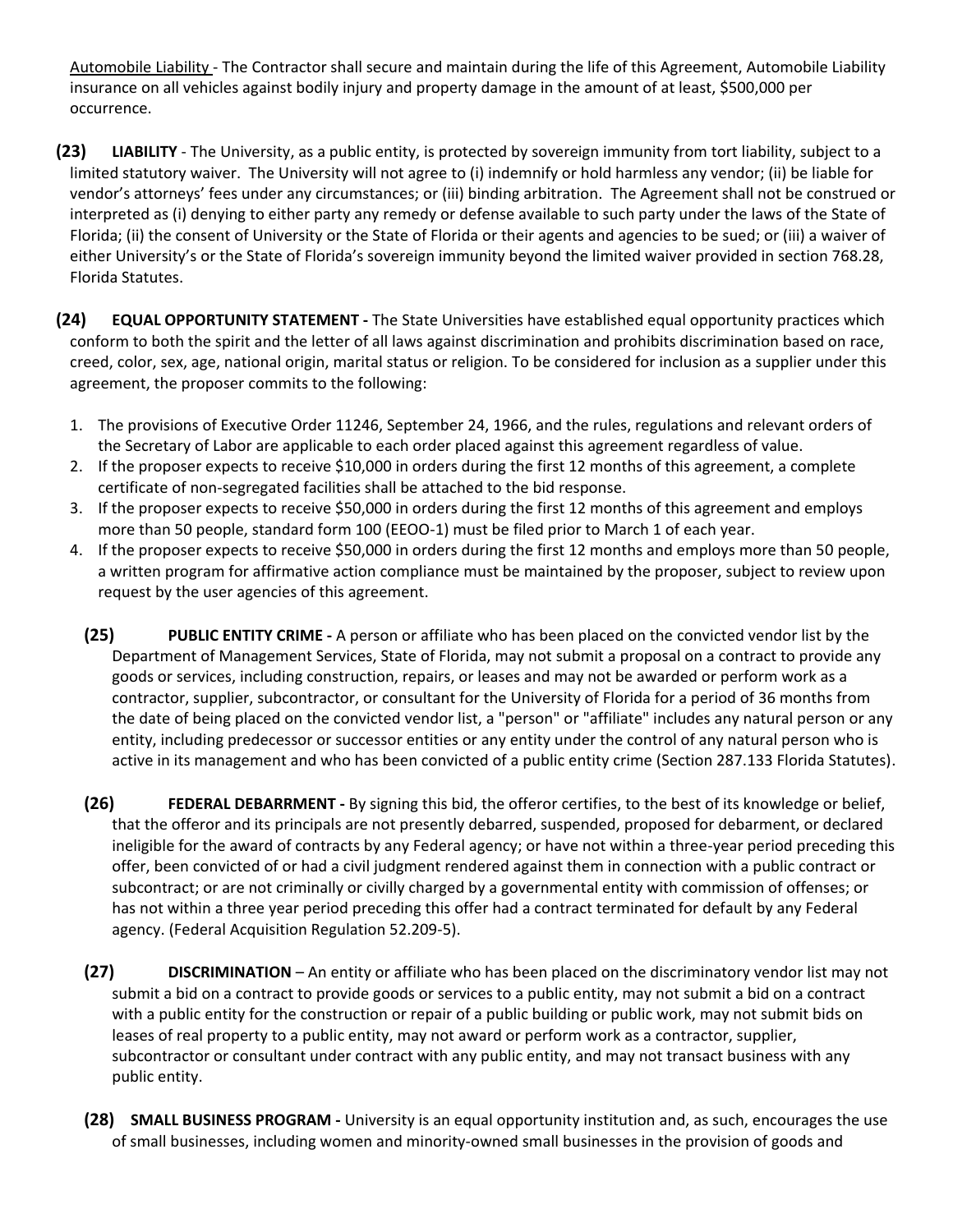services. Small businesses should have a fair and equal opportunity to compete for dollars spent by the University. Competition ensures that prices are competitive, and a broad vendor base is available. Vendor shall use good faith efforts to ensure opportunities are available to small businesses, including women and minorityowned businesses. For questions about the University's Small Business Program contact the Director of Small Business and Supplier Diversity, 352-392-0380, https://sbsd.admin.ufl.edu/.

- **(29) USE OF TERMS: -** The terms University of Florida, University, UF, UF Procurement Services, University of Florida Information Technology, and UF IT are used synonymously in this Invitation to Bid unless otherwise indicated. The terms vendor, bidder, proposer and contractor are used synonymously in this ITB unless otherwise indicated.
- **(30) AMERICANS WITH DISABILITY ACT -** If special accommodations are needed in order to attend the bid opening, contac[t procurement@ufl.edu,](mailto:procurement@ufl.edu) three (3) business days prior to the event.
- **(31) NOTICE TO CONTRACTOR:** E-VERIFY COMPLIANCE; UNAUTHORIZED ALIEN WORKERS. By entering into a contract with UF, Vendor is obligated to comply with the provisions of Section 448.095, Florida Statutes, "Employment Eligibility." Compliance with Section 448.095, Florida Statutes, includes, but is not limited to, utilization of the E-Verify System to verify the work authorization status of all newly hired employees, and requiring all subcontractors to provide an affidavit attesting that the subcontractor does not employ, contract with, or subcontract with, an unauthorized alien. Vendor affirms and represents that it is registered with the E-Verify system and are using same, and will continue to use same as required by Section 448.095, Florida Statutes. The Vendor's employment of unauthorized aliens is considered a violation of Section 274A(e) of the Immigration and Nationality Act. If the Vendor knowingly employs unauthorized alien workers, such violation shall be cause for UF'S unilateral cancellation of the Agreement.
- **(32) CONTRACTOR SHALL IMPLEMENT -** a drug-free workplace program in accordance with the requirements of Section 440.102, Florida Statutes.
- **(33) AS SPECIFIED -** A purchase order will be issued to the successful bidder with the understanding that all items delivered must meet the specifications herein. Items delivered not as specified will be returned to the vendor, at no expense to the University, and vendor will be required to deliver items meeting specifications or be held in default in accordance with General Condition #22 of this bid.
- **(34) PRISON REHABILITATIVE INDUSTRIES** IT IS EXPRESSLY UNDERSTOOD AND AGREED THAT ANY ARTICLES THAT ARE THE SUBJECT OF, OR REQUIRED TO CARRY OUT, THIS CONTRACT SHALL BE PURCHASED FROM A NONPROFIT AGENCY FOR THE BLIND OR FOR THE SEVERELY HANDICAPPED THAT IS QUALIFIED PURSUANT TO CHAPTER 413, FLORIDA STATUTES, IN THE SAME MANNER AND UNDER THE SAME PROCEDURES SET FORTH IN SECTION 413.036(1) AND (2), FLORIDA STATUTES; AND FOR PURPOSES OF THIS CONTRACT THE CONTRACTOR SHALL BE DEEMED TO BE SUBSTITUTED FOR THE UNIVERISTY INSOFAR AS DEALINGS WITH SUCH QUALIFIED NONPROFIT AGENCY ARE CONCERNED. This requirement applies only if any such nonprofit agency produces a product covered by this CONTRACT and can satisfy the terms of this CONTRACT with respect to price, quantity, quality, and delivery time. Any questions concerning available products should be directed to: Division of Vocational Rehabilitation Headquarters, 2002 Old St. Augustine Road, Building A, Tallahassee, Florida 32301-4862, (800) 451-4327 (Voice/TDD).

IT IS EXPRESSLY UNDERSTOOD AND AGREED THAT ANY ARTICLES WHICH ARE THE SUBJECT OF, OR REQUIRED TO CARRY OUT, THIS CONTRACT SHALL BE PURCHASED FROM THE CORPORATION IDENTIFIED UNDER CHAPTER 946, F.S., IN THE SAME MANNER AND UNDER THE SAME PROCEDURES SET FORTH IN SECTION 946.515(2), AND (4), F.S.; AND FOR PURPOSES OF THIS CONTRACT THE CONTRACTOR CARRYING OUT THE PROVISIONS OF THIS CONTRACT SHALL BE DEEMED TO BE SUBSTITUTED FOR UNIVERSITY INSOFAR AS DEALINGS WITH SUCH CORPORATION ARE CONCERNED. This requirement applies only if the corporation produces a product covered by this CONTRACT and can satisfy the terms of this CONTRACT with respect to price, quantity, quality, and